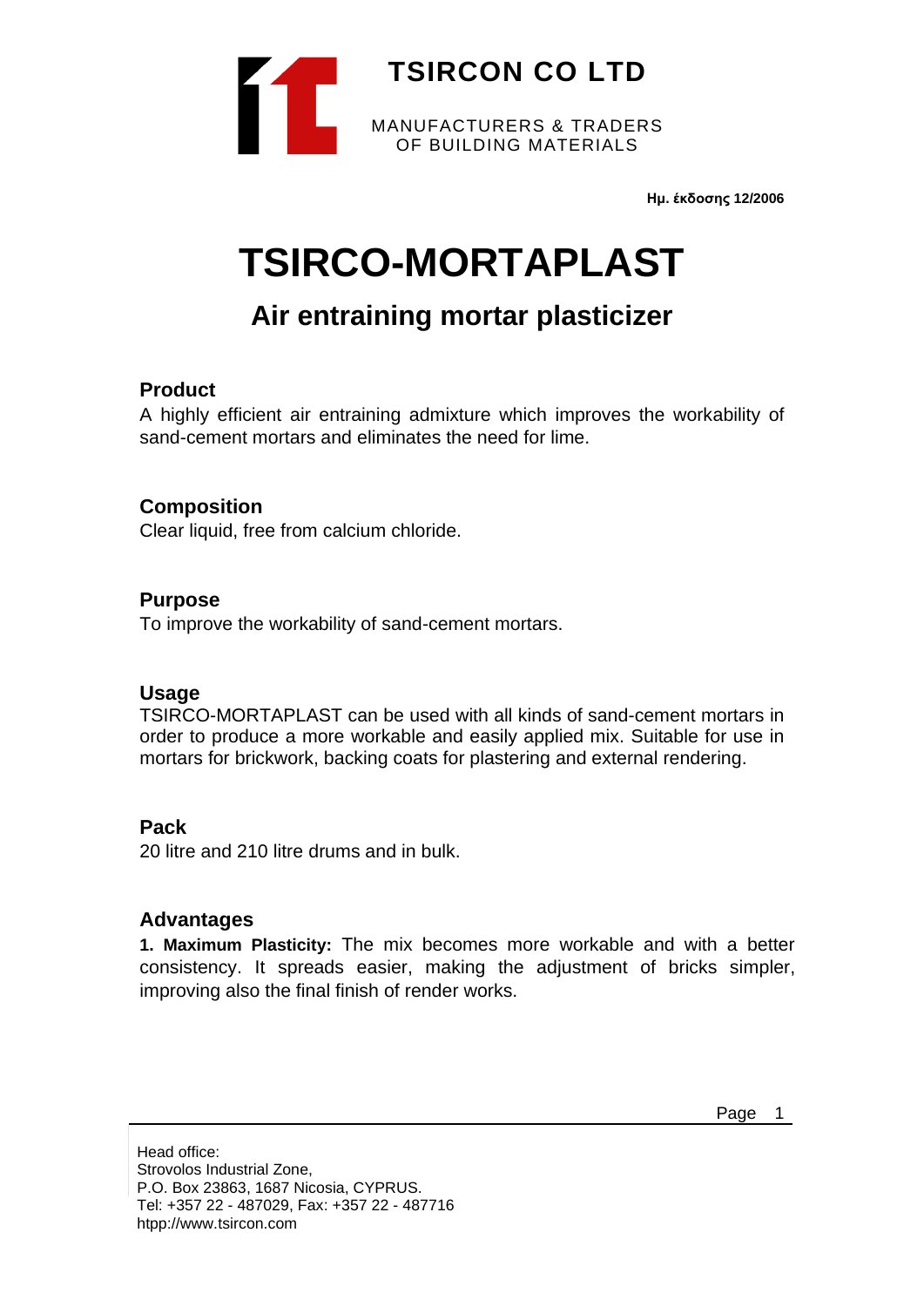

**2. Optimum Air-Entrainment:** During construction, the introduction of airentrainment into the mix increases the resistance against frost both during and after construction. It also increases the durability of the mix.

**3. Minimum Water/Cement Ratio:** The reduction of water/cement ratio reduces shrinkage cracking and crazing. It also provides better adhesion.

**4. Eliminates the need for lime:** The use of TSIRCO-MORTAPLAST in the mortar mix eliminates the need for lime.

**5. Economy:** The improved workability increases productivity. TSIRCO-MORTAPLAST is more economical than lime and masonry cement plasticizers.

#### **Introduction**

TSIRCO-MORTAPLAST is a mortar plasticizer specially designed to reduce shrinkage, cracking and crazing of mortar mixes by enabling the reduction of water content of a specified mix. Furthermore, TSIRCO-MORTAPLAST makes the use of lime unnecessary.

TSIRCO-MORTAPLAST improves the workability of mortar mixes. It is highly effective with all types of building sands but it is particularly useful when a fatty mix with coarse sand is required. It should be noted that clean building sands produce better quality mortars than salty sands, which might cause strength, shrinkage and bond problems.

#### **Properties**

TSIRCO-MORTAPLAST is supplied in liquid form, free of calcium chloride. It produces controlled air-entrainment thus reducing permeability to water. This means that the hardened mortar has a higher resistance to weathering and frost action. In addition, the tiny air bubbles trapped in the hardened mortar provide a "cushioning effect" by absorbing much of the internal pressure caused by the formation of ice crystals in the pores during freezing conditions. In this way renders and screeds are protected from cracking and crazing.

Head office: Strovolos Industrial Zone, P.O. Box 23863, 1687 Nicosia, CYPRUS. Tel: +357 22 - 487029, Fax: +357 22 - 487716 htpp://www.tsircon.com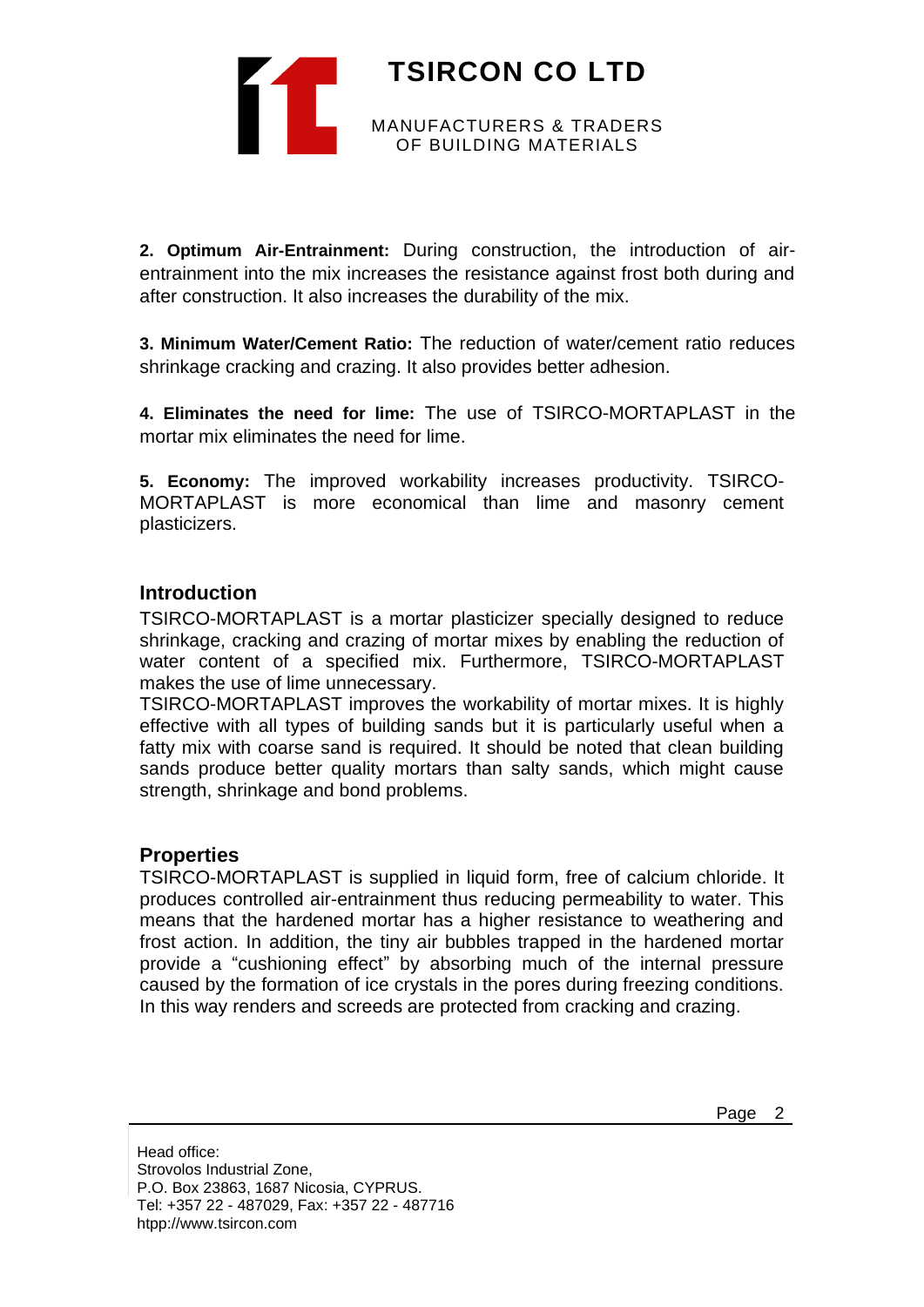**TSIRCON CO LTD** MANUFACTURERS & TRADERS OF BUILDING MATERIALS

#### **How to use**

TSIRCO-MORTAPLAST is supplied in liquid form. Where lime is used in the mortar, 20lt of TSIRCO-MORTAPLAST substitute about 1,6ton of lime. Thus the cost of lime will be saved while there will also be additional savings on handling and storage costs. TSIRCO-MORTAPLAST is cheaper than masonry cement plasticizers and saves the inconvenience of having to store two types of cement at site. Furthermore, TSIRCO-MORTAPLAST is advantageous over lime-free, cement-enriched mixes both in terms of better quality and higher economy.

#### **Cold weathering working**

TSIRCO-MORTAPLAST is free from calcium chloride and producing an airentrained mortar, which after setting can withstand temperatures as low as – 4°C without suffering freeze-thaw damage.

During very low temperatures, steps must be taken to maintain all materials above freezing point.

#### **Hot weathering working**

During very high temperatures care must be taken during the curing process to avoid rapid loss of moisture, which leads to cracking.

#### **Dosage**

0,9lt/300kg of cement

#### **Storage Life**

Not less than one year if kept in manufacturer's sealed containers and protected from frost and direct sunlight especially at high temperatures.

#### **Handling precautions**

Prolonged contact with skin should be avoided. Any splashes to the skin must be washed off with clean water. Also any splashes to the eyes must be washed off immediately with clean water and medical advice must be sought.

Page 3

Head office: Strovolos Industrial Zone, P.O. Box 23863, 1687 Nicosia, CYPRUS. Tel: +357 22 - 487029, Fax: +357 22 - 487716 htpp://www.tsircon.com